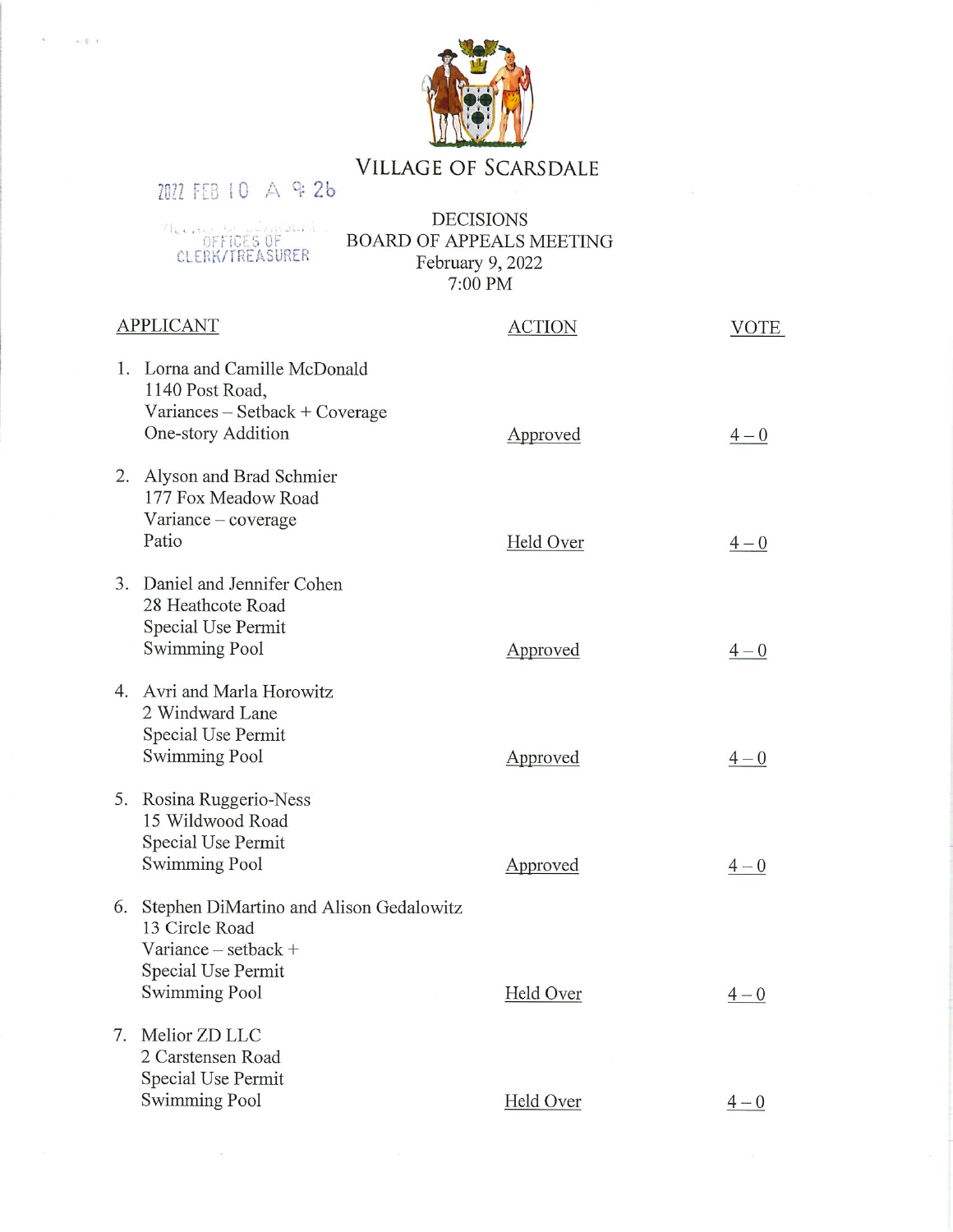$7/11$ 

Greg Cutler, AICP, Village Planner

 $\bar{z}$ 

 $2/10/2022$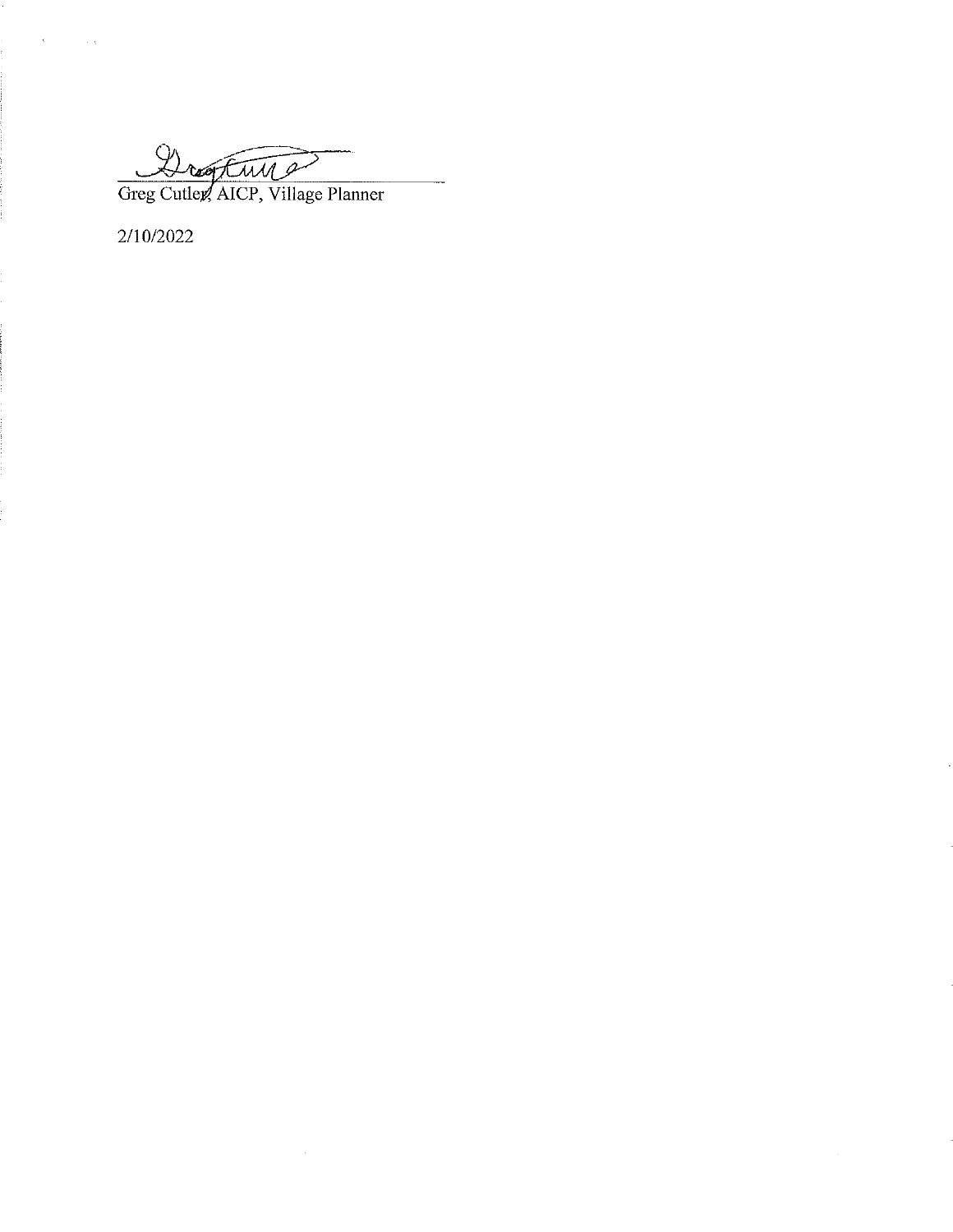

## **LEGAL NOTICE VILLAGE OF SCARSDALE**

NOTICE IS HEREBY GIVEN that a Public Hearing will be held by the Board of Appeals of the Village of Scarsdale via **Zoom Video Conference** on **Wednesday, February 9, 2022** at 7:00 p.m. at which time the Board of Appeals will consider the following:

- 1. The application of Lorna and Camille McDonald for Variances from chapters 310-43 (rear yard setback) and 310-22 (lot coverage and building coverage) of the Village Code to construct a one-story addition at 1140 Post Road, identified on the Village tax map as Sec. 14, Blk. 2, Lot 30.
- 2. The application of Alyson and Brad Schmier for a Variance from chapter 310-23 (lot coverage in freshwater wetlands area) of the Village Code to construct a patio at 177 Fox Meadow Road, identified on the Village tax map as Sec. 4, Blk. 1, Lot 859.
- 3. The application of Daniel and Jennifer Cohen for a Special Use Permit, pursuant to Chapter 310-88 of the Village Code, to construct a swimming pool at 28 Heathcote Road, identified on the Village tax map Sec. 18, Blk. 1, Lot 58.
- 4. The application of Avri and Marla Horowitz for a Special Use Permit, pursuant to Chapter 310-88 of the Village Code, to construct a swimming pool at 2 Windward Lane, identified on the Village tax map Sec. 22, Blk. 11, Lot 42.
- 5. The application of Rosina Ruggerio-Ness for a Special Use Permit, pursuant to Chapter 310- 88 of the Village Code, to construct a swimming pool at 15 Wildwood Road, identified on the Village tax map as Sec. 19, Blk.1, Lot 116A.
- 6. The application of Stephen DiMartino and Alison Gedalowitz for a Variance from chapter 310-47 (swimming pool setback) of the Village Code and a Special Use Permit, pursuant to Chapter 310-88 of the Village Code, to legalize the location of an existing swimming pool at 13 Circle Road, identified on the Village tax map as Sec. 1, Blk. 3, Lot 7.
- 7. The application of Melior ZD LLC for a Special Use Permit, pursuant to Chapter 310-88 of the Village Code, to construct a swimming pool at 2 Carstensen Road, identified on the Village tax map as Sec. 3, Blk. 2, Lot 52. **This application has been adjourned to the March 9, 2022 meeting.**

Members of the public wishing to present comments may do so online by accessing the meeting at<https://scarsdale.zoom.us/j/92090704423> or by calling 1-929-436-2866 and entering the meeting ID: 920 9070 4423.